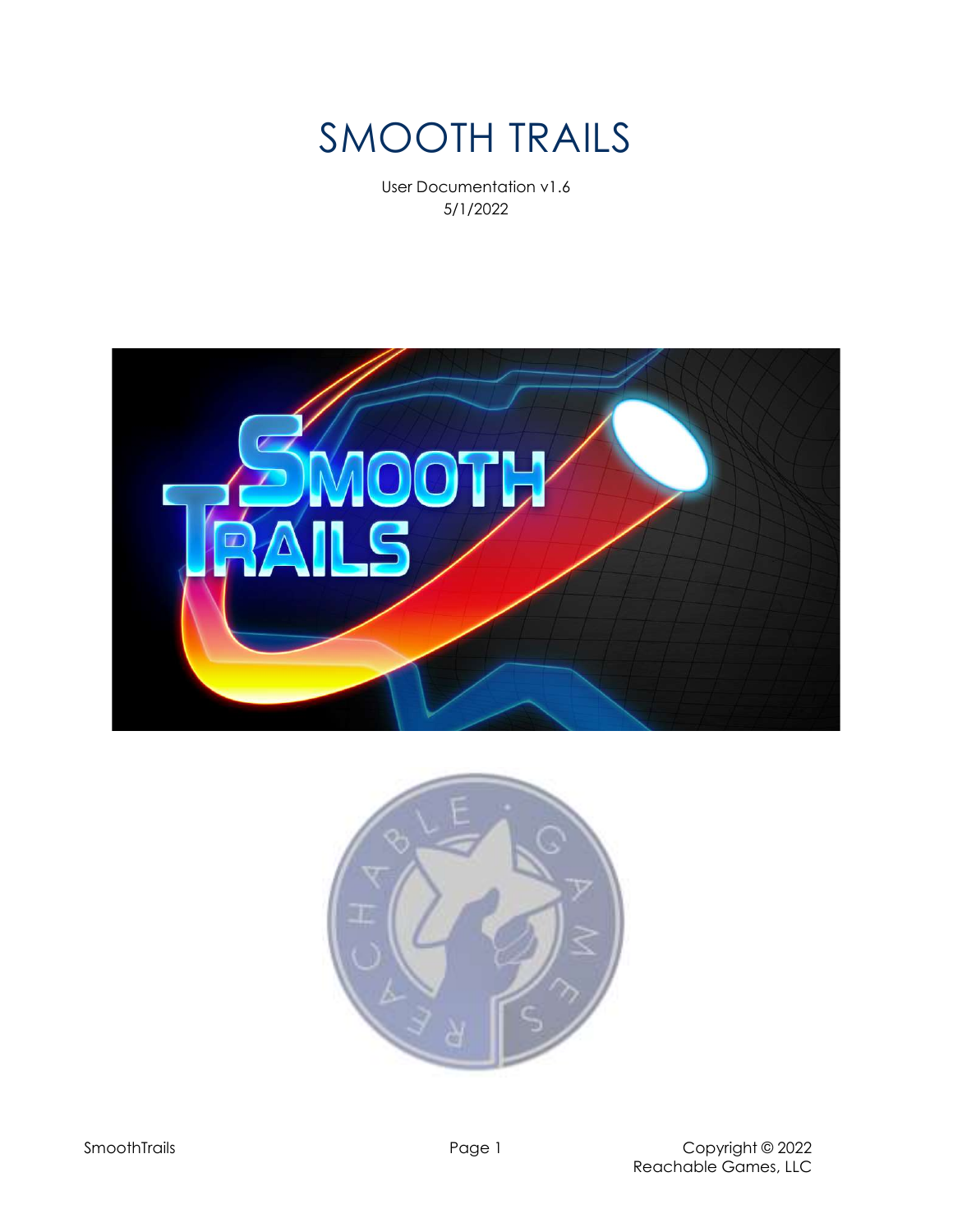## **CONTENTS**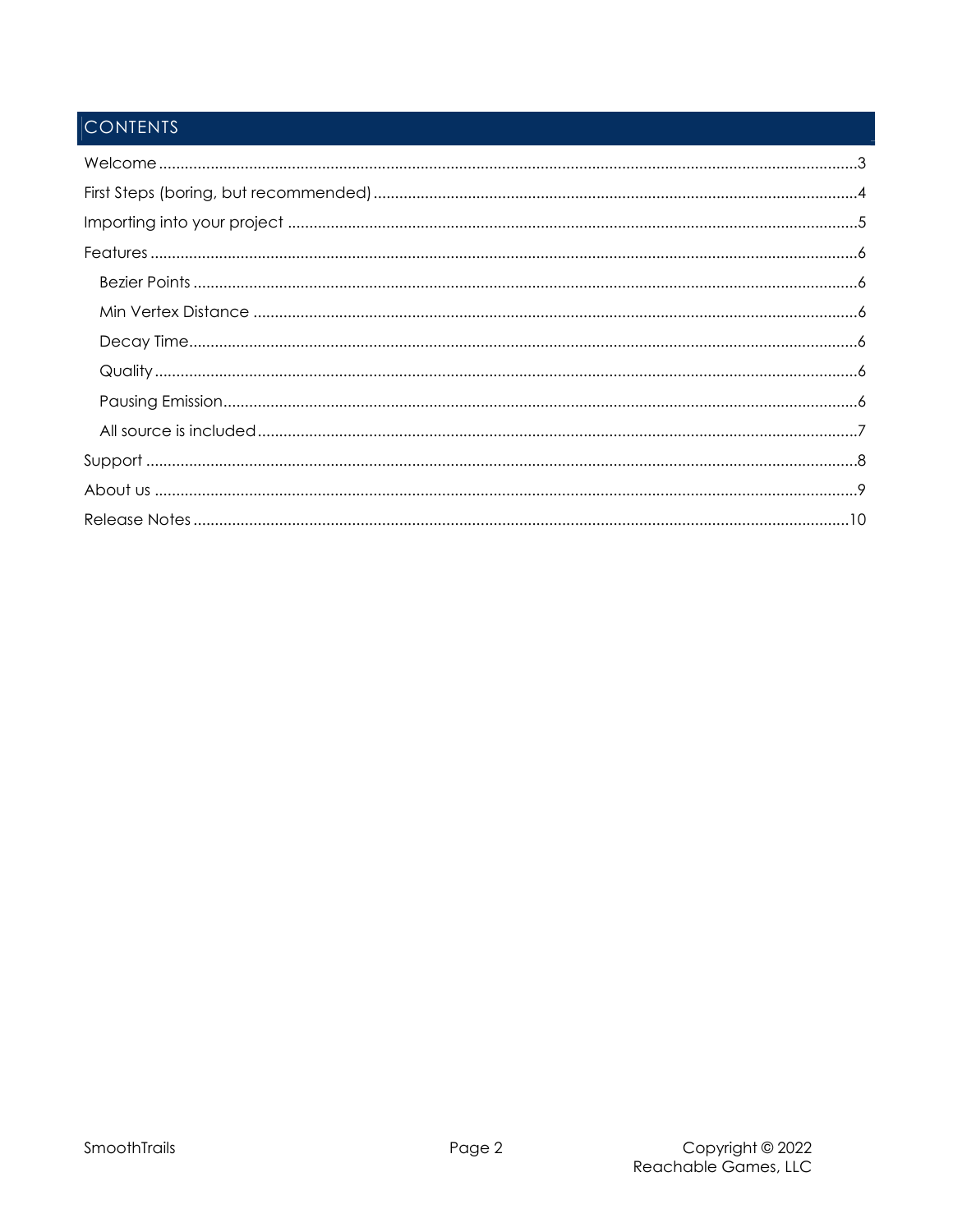## WELCOME

Thanks for checking out **SmoothTrails**! Although there are numerous trail systems on the Asset Store, we think ours offers some unique features and usability that others do not. Both high performance and high quality smoothing are attainable with **SmoothTrails**.

Due to time constraints and the effort of maintaining the many incremental changes that Unity goes through, we no longer support non-LTS releases. There are just too many random bugs in all the little versions of Unity between LTS releases that it wastes too much time to keep them all running in the same codebase. I hope you understand and enjoy our products with Unity's most stable releases.

If you like the asset, please do take a moment to write a positive review or give it a  $\star \star \star \star \star$  rating. Be sure to recommend it to your friends. Building assets for the Unity developer community takes a lot of time and effort, so be sure to support the ones that make your life easier. Otherwise we won't be able to keep doing it for you.

The URL to leave a review is right here:

https://assetstore.unity.com/packages/slug/141291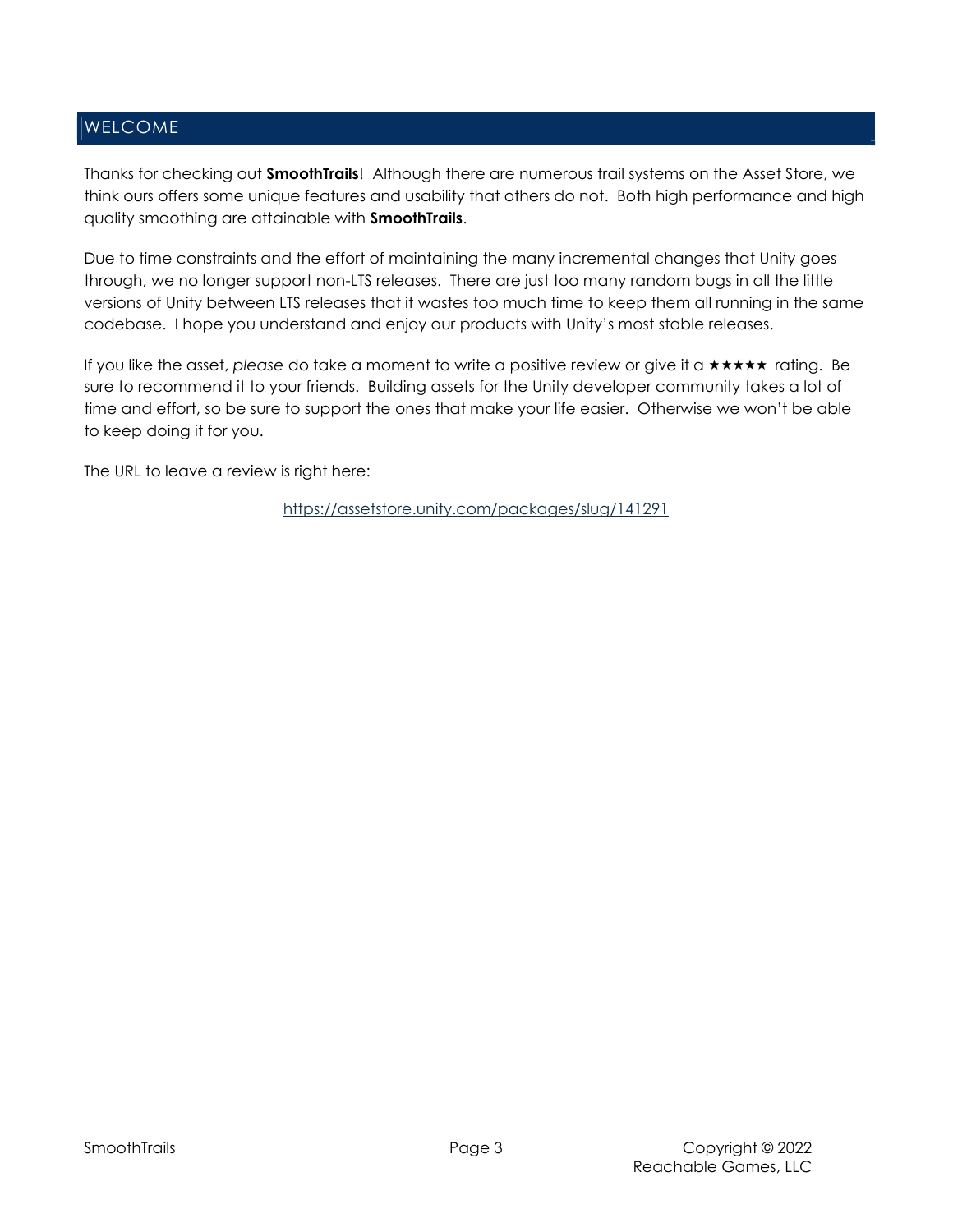## FIRST STEPS (BORING, BUT RECOMMENDED)

This document is the best place to learn about the features and uses about this asset. Please read it thoroughly, as we want to make sure you get the most out of your investment.

- 1. Create a **brand new project**. This may seem unnecessary, and while we go through great lengths to make sure there are no collisions with other assets, it is impossible to provide a guarantee for every combination of settings. Overall, this will give you the best possible experience to first figure out how to use the asset without introducing other variables.
- 2. Install **SmoothTrails** from the Asset Store.
- 3. Open the provided test scene. All our assets come with example data specifically for trying them in safe isolation. (Later, when you install it into your project, everything under the testScenes folder may be removed.)
- 4. Press Play. The mouse will control the camera, WASD will move the camera position, and backtick toggles the cursor on and off.
- 5. Select the ChaoticRotator object and expand its children.
	- a. ChaoticRotator is rotating in fits and starts, as the name suggests, making for "jumpy" positions in the standard TrailRenderer on the UnitySword object. This is the blue trail.
	- b. Notice the red trail is smoother? Under the SmoothTrailSword object, there is a Line Renderer driven by SmoothTrails.
- 6. Feel free to tweak the settings on the SmoothTrails component, as they all adjust dynamically (but are not intended to be modified at runtime, as there are visual artifacts).
- 7. Note also that there is an object called FrameRateKiller. It intentionally wastes time to force a low frame rate, so that the "jumpy" nature of ChaoticRotator is more pronounced. This is what users with lower end graphics cards will see with standard trail renderers, and it isn't pretty.
- 8. At this point, take a second to read through the description of the controls in more detail. Although it is relatively easy to use, the controls may not make sense without further explanation. The remaining sections will help you gain a deeper understanding of the effect shader and teach you how to use it effectively.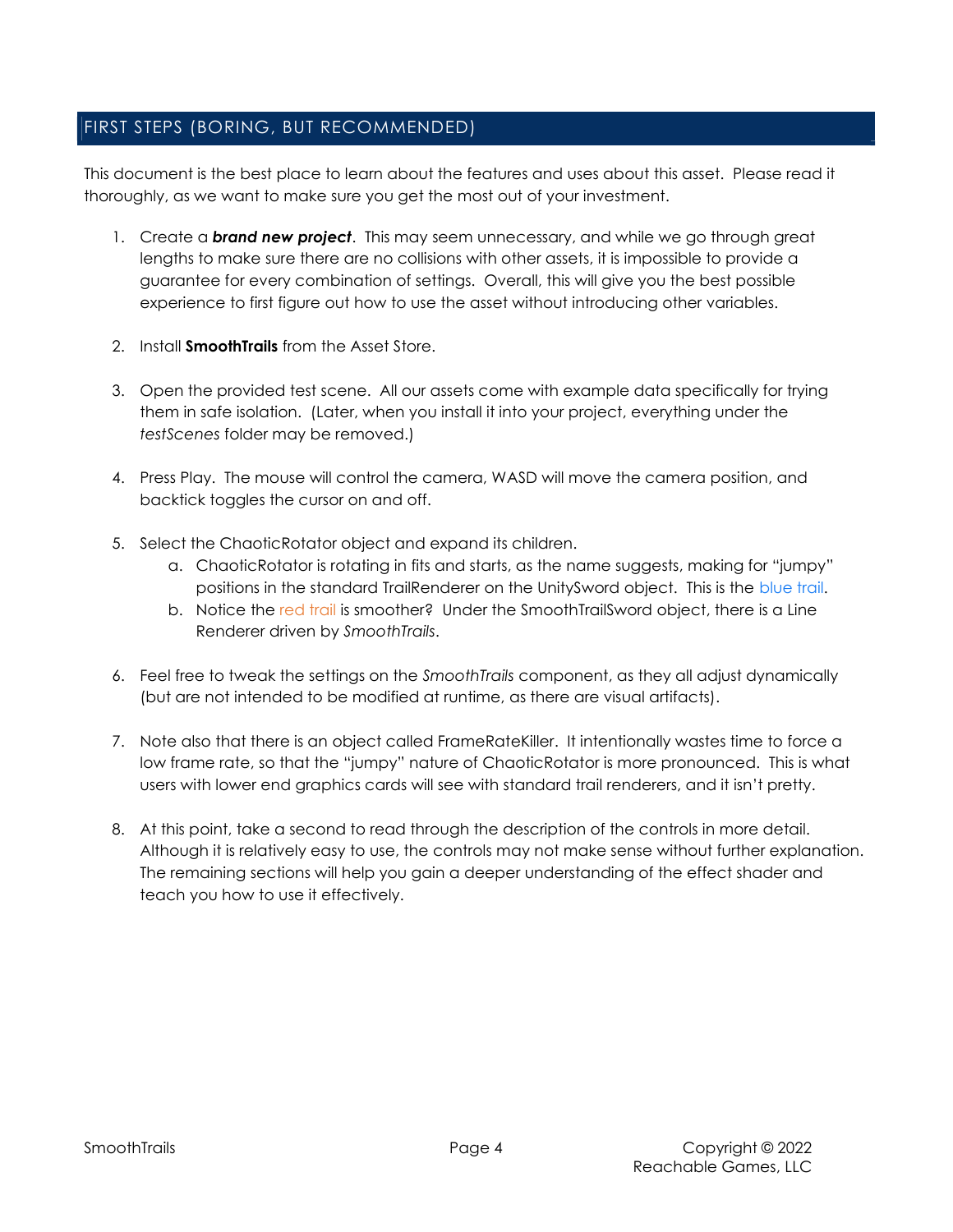## IMPORTING INTO YOUR PROJECT

To import SmoothTrails into your project, please do the following:

- 1. Import SmoothTrails asset package
- 2. Select an object that you want to have a smooth trail following it
- 3. Add component… SmoothTrails
	- a. This will automatically add a LineRenderer for you
- 4. Configure the LineRenderer so it is visible
	- a. Choose a material for the trail
	- b. Make sure Emitting is turned on
	- c. Choose 0 or more Bezier Points
	- d. Select an appropriate Min Vertex Distance, based on the speed the object will travel

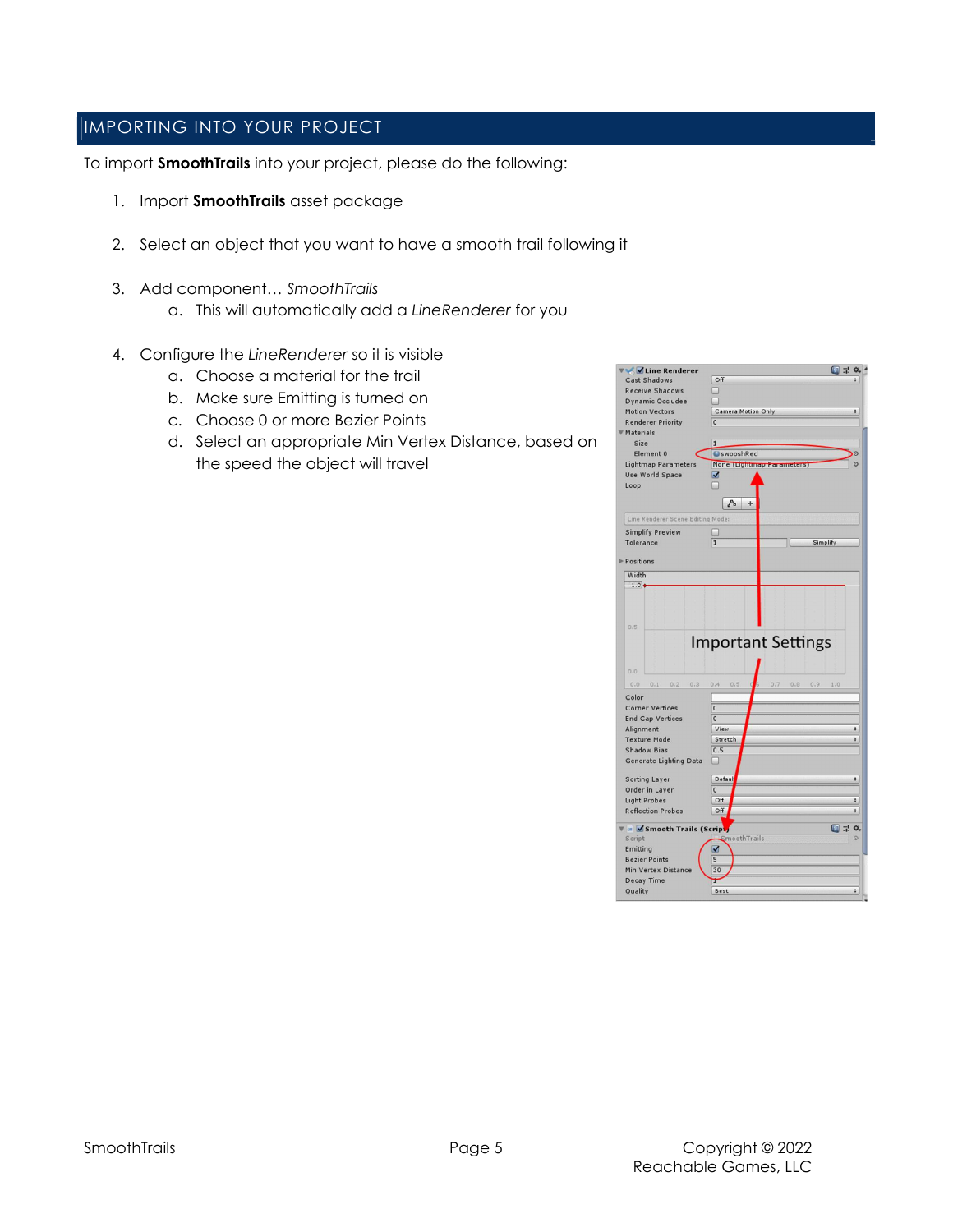## FEATURES

The Unity LineRenderer and TrailRenderer are almost the same thing, except for a handful of properties. To make the LineRenderer work like a TrailRenderer, we force Loop=off and WorldPosition=on. **SmoothTrails** is essentially a reimplementation of the Unity TrailRenderer, except unlike the TrailRenderer, low frame rate or very fast movement does not result in low-grade, chunky trails. The performance is very close to that of a TrailRenderer, but slightly slower.

The LineRenderer is quite fast to render, but lacks important features. **SmoothTrails** gives you the high performance rendering of LineRenderer, plus the features of TrailRenderer, and helps take the jagged corners off trails so they look smoother by controlling the point set passed to the LineRenderer directly.

The devil is in the details, but suffice it to say that we dynamically recalculate the points nearest the emitter as if they were on a cubic Bezier spline. When points are sufficiently old that they are no longer changing, they lock into place until they decay out.

## BEZIER POINTS

This is the number of additional points added through smoothing calculations. If you set this to 0, it is strictly a LineRenderer. Be careful of setting this number too high, as it can add a lot of points to your trails. A good starting point is a number between 3 and 7.

## MIN VERTEX DISTANCE

Same as with a TrailRenderer, this is the distance the emitter must travel before it generates a new point in the trail. Until a new point is added, the "head" of the tail is constantly updating to the current position of the emitter. This keeps the trail connected to the emitter without showing any gaps, and also explains why the curve nearest the emitter seems to shift sometimes. That's because it is recomputing the Bezier curve segment every time the emitter moves.

## DECAY TIME

Same as with a TrailRenderer, this is how long each point will take to fade out with alpha.

## **QUALITY**

The choices are: Good, Better, Best. The quality increase is essentially how many segments away from the "head" are going to be recomputed. Best quality will recompute all three segments of the curve as the emitter moves. Better quality will recompute the two segments nearest the emitter. Good quality will only recompute the segment between the emitter and its most recently emitted vertex.

#### PAUSING EMISSION

A function called ToggleEmitterOrDuplicate() is available for pausing the emission of the trail. With this method, any existing points will continue to render and age until they time out. If called again, the trail will pick up at whatever new sampled position the emitter is at, completely disconnected from the previous trail. This is useful for various situations, such as interactive painting apps or games with weapon trails that turn on and off through a single attack.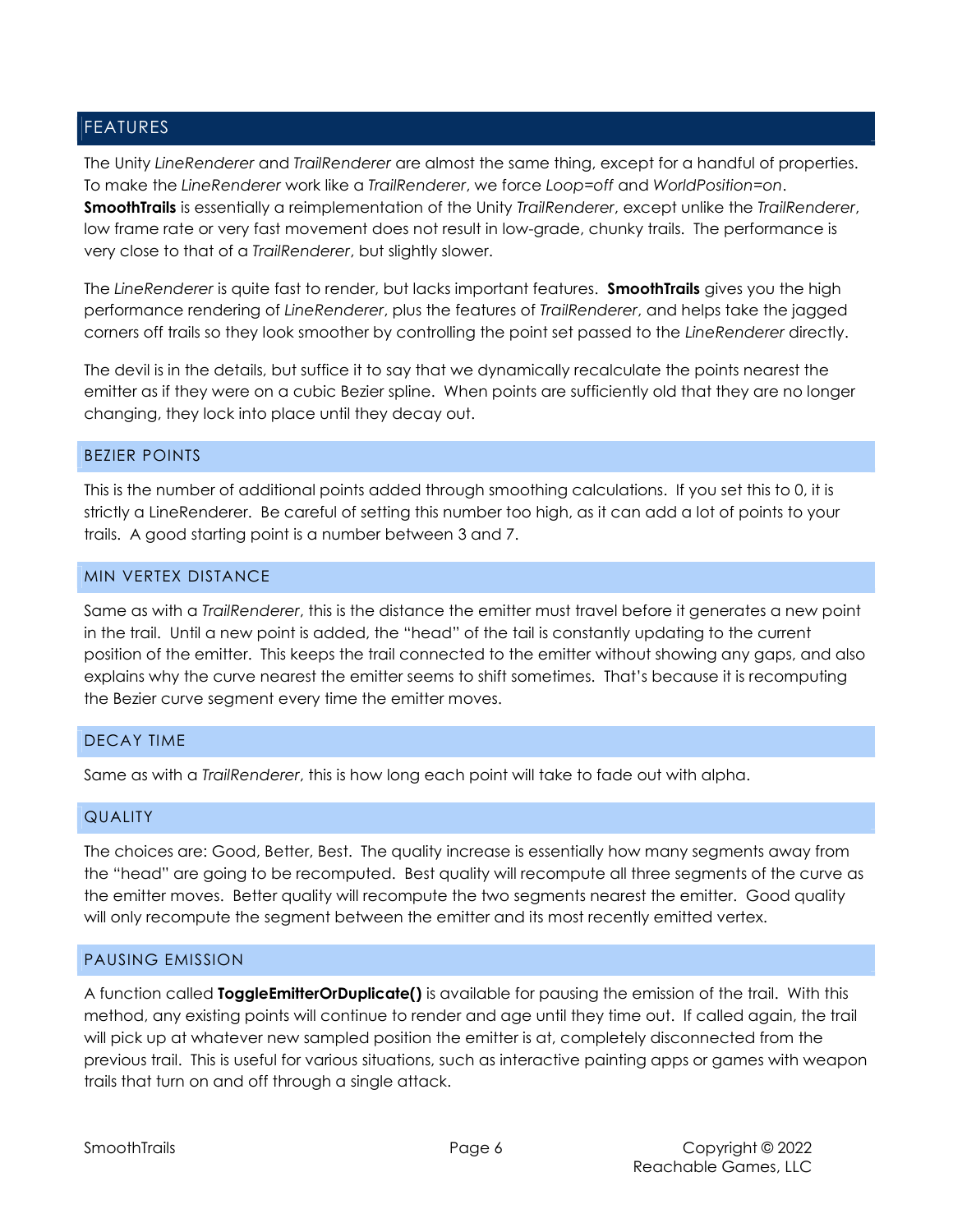## ALL SOURCE IS INCLUDED

If you want to change the way it works, knock yourself out! It's a great starting point for building your own curved trail system—provided you don't sell it or release it to the asset store, of course.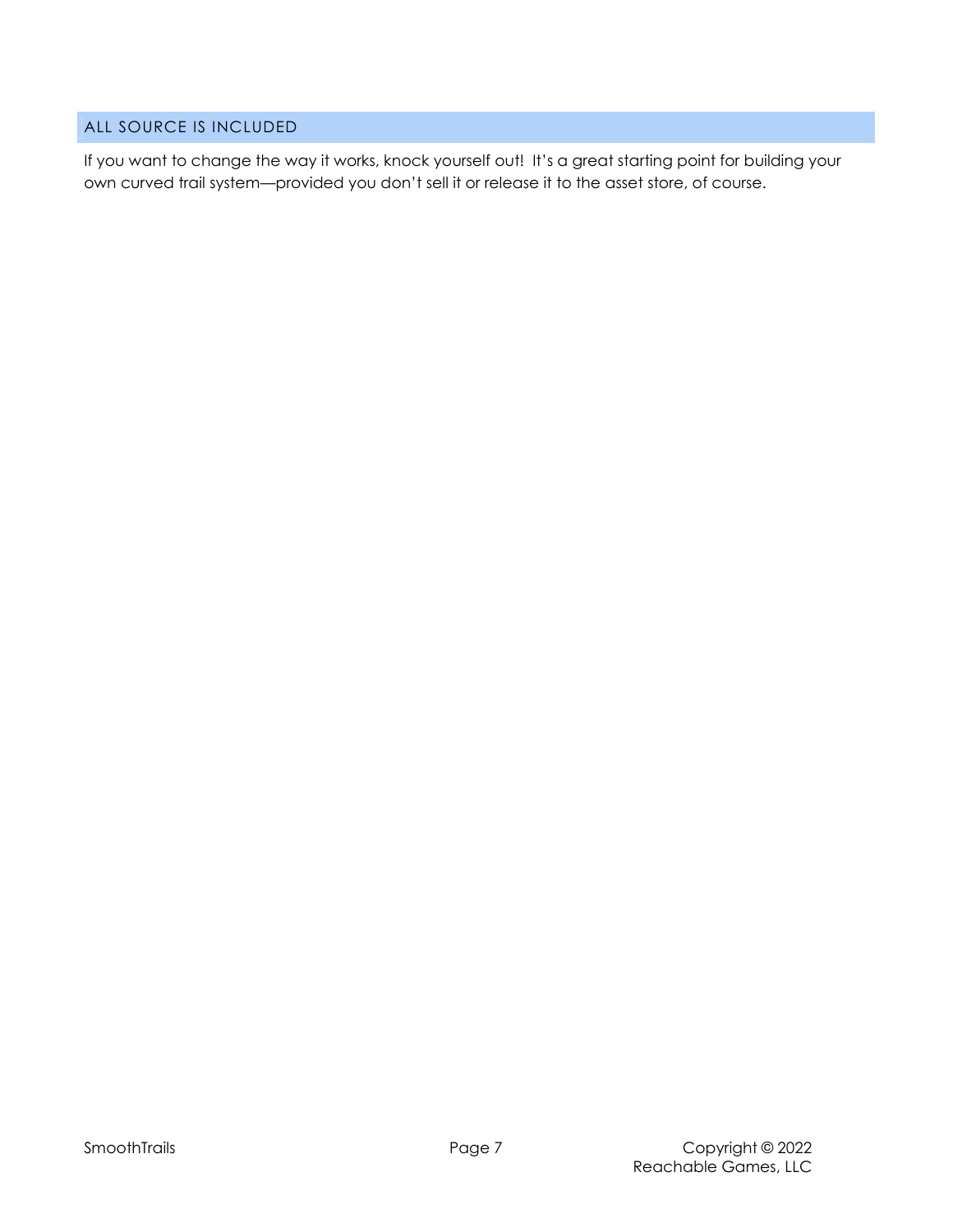## SUPPORT

Please read all the documentation. We put a lot of effort into it, and hope that it exceeds your expectations. In the event you have further questions, please check the following web pages for more details about this asset:

Our Website: https://reachablegames.com/unity-assets/

Unity Forum: https://forum.unity.com/threads/640408/

If you find that none of the above can answer your question, you may contact us at support@reachablegames.com, but know that we always handle support requests first that include:

- 1. Invoice Number
- 2. Unity Version
- 3. Asset Version
- 4. Links to screenshots or small sample projects on DropBox or similar sharing site describing the problem.
- 5. Kindness. If you are mean, rude, harassing, or hateful, do not expect a response.

As a matter of common sense, we do not offer support to free customers except as time permits.

Finally, if you are looking for a feature that is not currently supported, understand that we are a business and get many such requests. If you need a custom feature that is important enough to your product to pay for its development, contact us about it.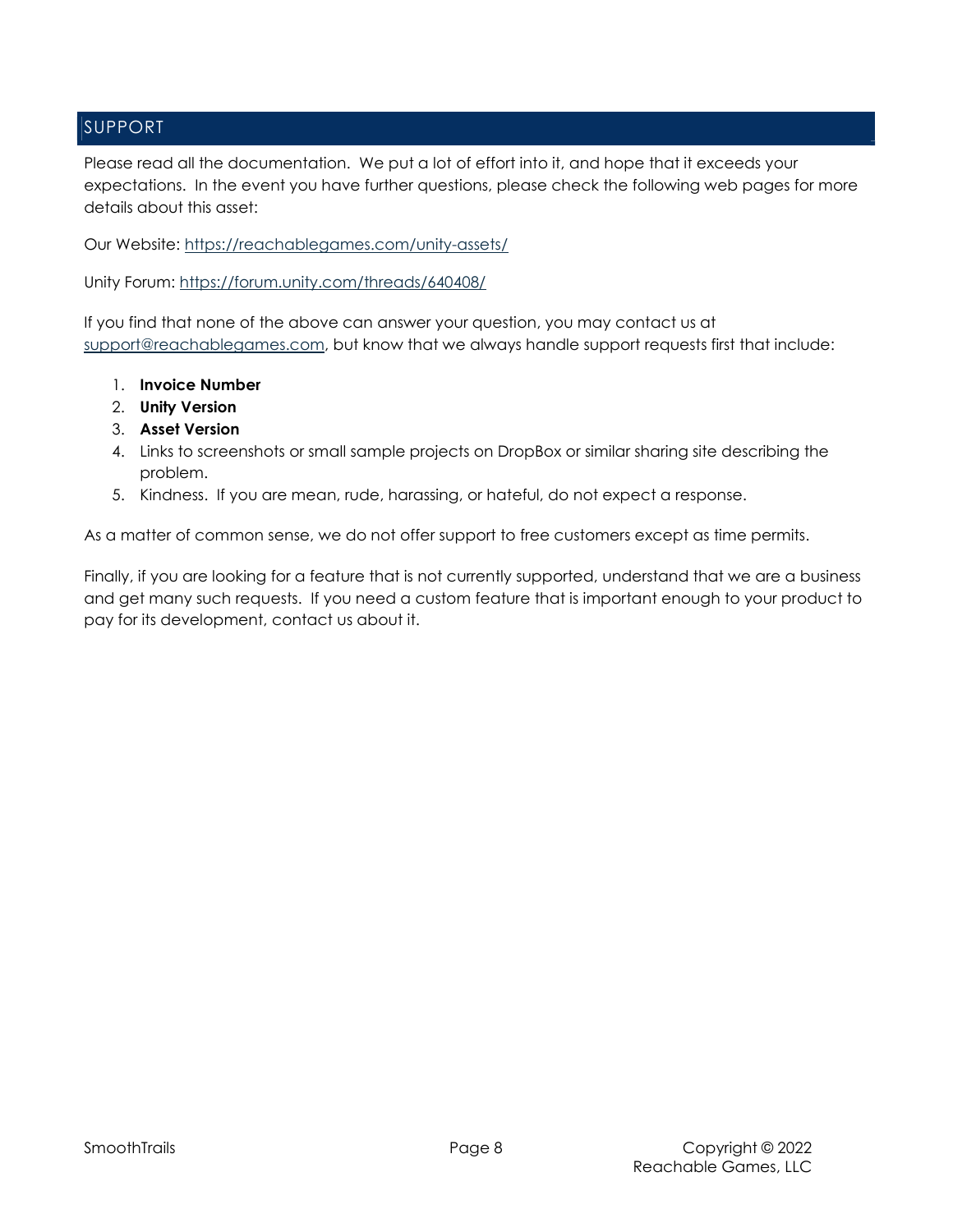## ABOUT US

Reachable Games is located in the beautiful hill country of Austin, Texas USA. It was founded by Jason Hughes, who has been a professional game developer since 1995, at Origin Systems. He has worked on many AAA games and with many recognizable companies. As a generalist, Hughes has worked on nearly every kind of game platform in every capacity—from graphics tools to AI to UI/UX to game design to shader writing to database management to networking and server development. It turns out this is the right skillset to help improve the Unity development experience for other developers.

We currently have several other assets on the Asset Store. For what it's worth, they are all built because we are working on projects of our own and both need and use them on a daily basis. If you think this one is great, chances are the others will help you out too.